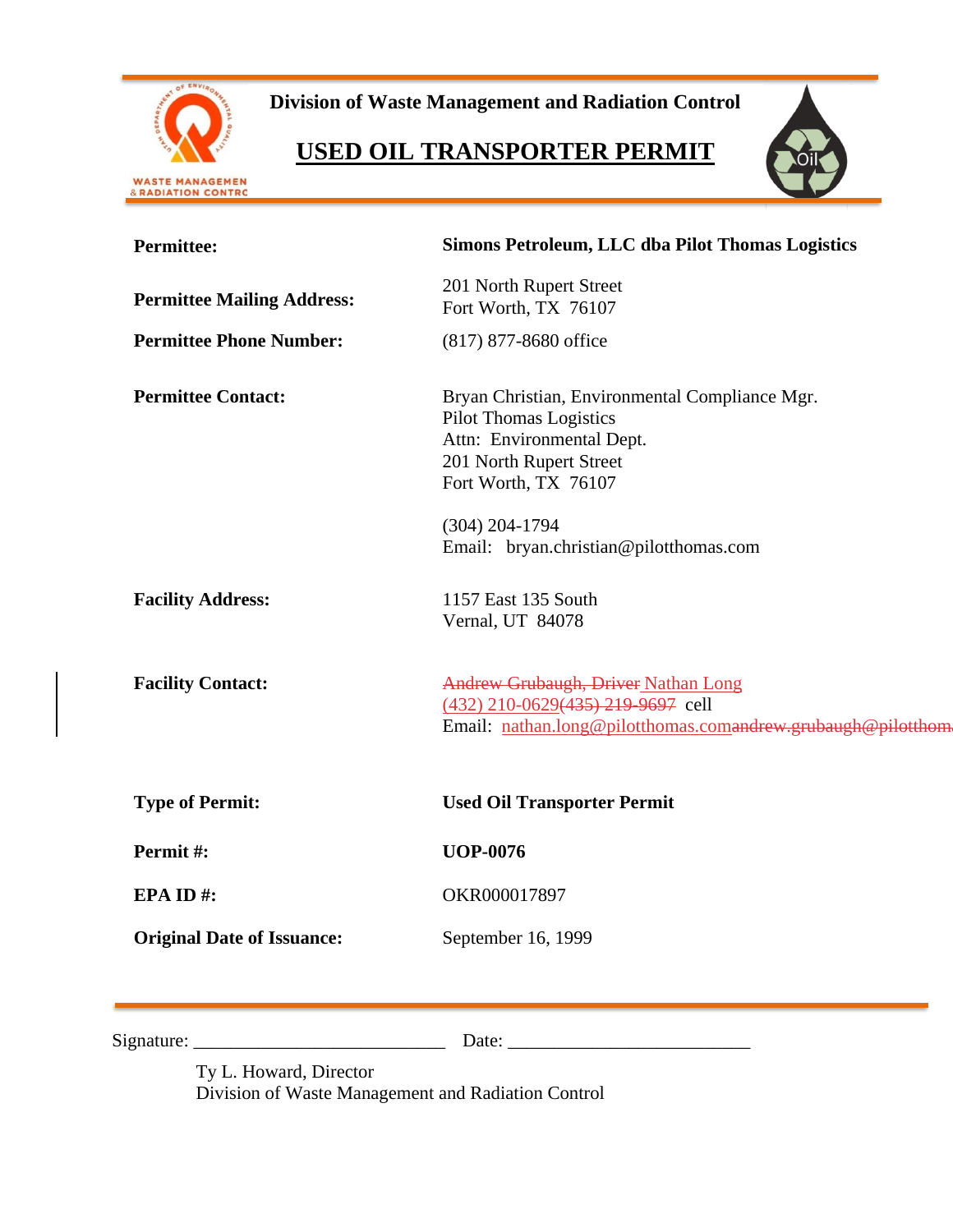## **I.A. Effect of Permit**

- I.A.1. Simons Petroleum, LLC dba Pilot Thomas Logistics (hereafter referred to as "Permittee") is hereby authorized to operate as a used oil transporter in accordance with all applicable requirements of R315-15 of the Utah Administrative Code and of the Used Oil Management Act (the Act) 19-6-701 et. seq., Utah Code Annotated and this Permit.
- I.A.2. This Permit shall be effective for a term not to exceed ten years in accordance with the requirements of R315-15-15 of the Utah Administrative Code.
- I.A.3. Attachments incorporated by reference are enforceable conditions of this Permit, as are documents incorporated by reference into the attachments. Language in this Permit supersedes any conflicting language in the attachments or documents incorporated into the attachments.

## **I.B. Permit Revocation**

I.B.1. Violation of any permit condition or failure to comply with any provision of the applicable statutes and rules may be grounds for enforcement actions, including revocation of this Permit. The Director of the Division of Waste Management and Radiation Control (Director) shall notify the Permittee in writing of his intent to revoke this Permit.

#### **I.C. Permit Modification**

- I.C.1. The Permittee may request modifications to any item or activity covered by this Permit by submitting a written permit modification request to the Director. If the Director determines the modification request is substantive, a public hearing, a 15-day public comment period or both may be required before any action on the modification request may be taken. Implementing a substantive modification prior to the Director's written approval constitutes a violation of the Permit and may be grounds for enforcement action or permit revocation.
- I.C.2. The Permittee shall notify the Director in writing of any non-substantive changes, such as changes to the contact person, within 20 days of the change.
- I.C.3. The Director may modify this Permit as necessary to protect human health and the environment, because of statutory or regulatory changes or because of operational changes affecting this Permit.

## **I.D. Spill Prevention, Emergency Controls and Maintenance**

- I.D.1. The Permittee shall maintain and operate all used oil transportation vehicles and associated equipment to minimize the possibility of fire, explosion or sudden or nonsudden release of used oil to the air, ground, soil, surface and groundwater and sewer systems.
- I.D.2 In the event of a release of used oil, the Permittee shall comply with the Emergency Controls and reporting requirements specified in R315-15-9 of the Utah Administrative Code and the Permittee's Emergency Spill Plan in Attachment 1.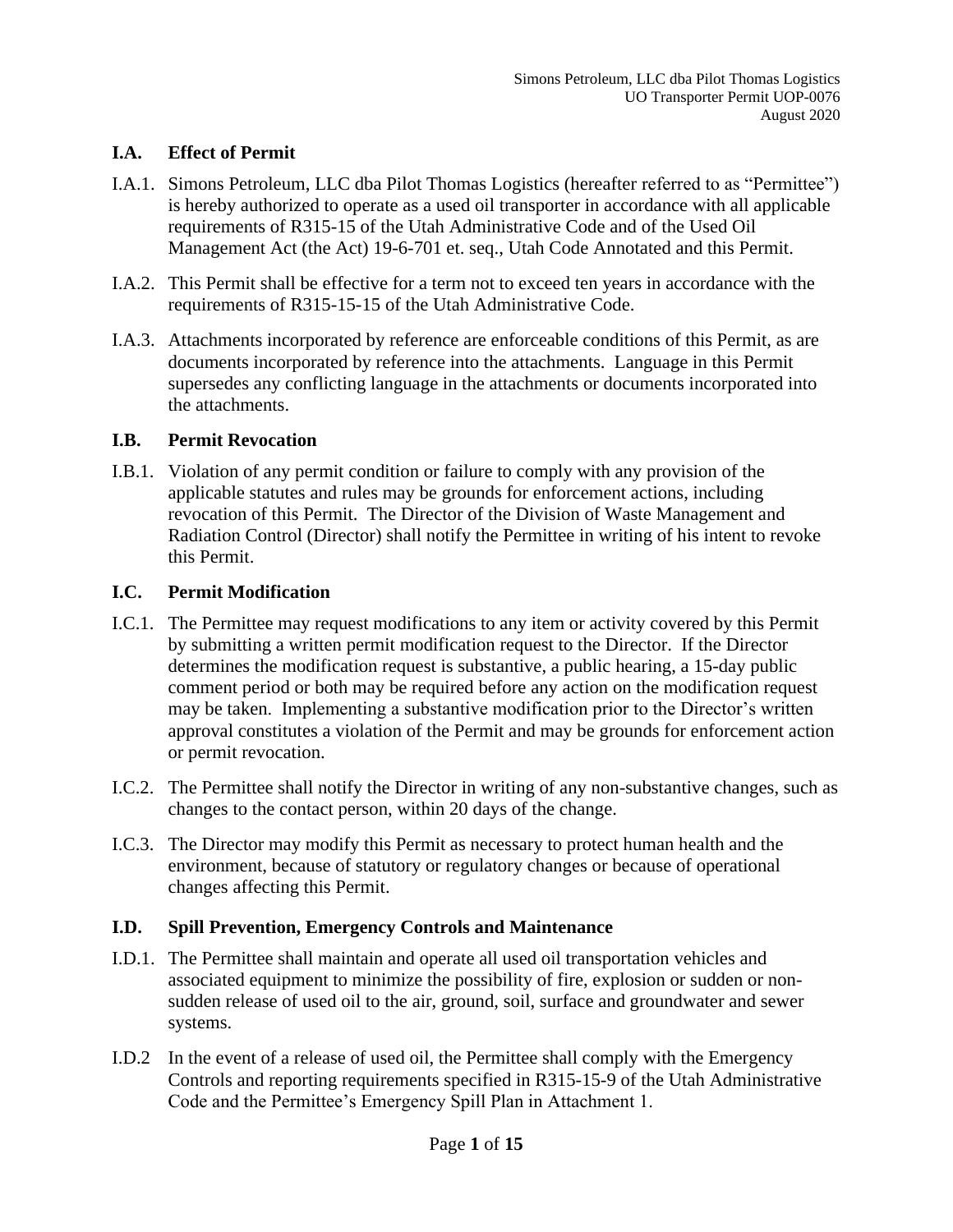#### **I.E. Record Retention**

- I.E.1. The Permittee shall maintain all applicable used oil records required by R315-15 of the Utah Administrative Code and this Permit at the Permittee's offices located at at 201 North Rupert Street, Fort Worth, TX 76107, EPA ID #OKR000017897. Physical copies of the records shall be kept at the used oil transfer facility located at 1157 East 135 South, Vernal, UT 84078.
- I.E.2. All records shall be readily accessible for review by representatives of the Director. Records may be in a hard copy or electronic format. Records shall be maintained for a minimum of three years.

## **I.F. Tracking**

- I.F.1. The Permittee shall keep written transportation records for both the collection and delivery of used oil. Collection and delivery records may be a log, invoice, manifest, bill of lading or other shipping document.
- I.F.2. The collection records shall include the generator's, transporter's, transfer facility's, offspecification burner's or processor's name and signature (dated upon receipt), address, volume of used oil collected, and EPA identification number if applicable.
- I.F.2.a. For petroleum industry locations without a formal street address, the Permittee shall use the well owner's corporate address, facility or equipment number/designation, and GPS coordinates of the location from which the used oil was picked up.

I.F.2.b.For unmanned petroleum industry locations, the Permittee shall obtain confirmatory signatures from the generator after the fact.

- I.F.3. The halogen content from screening tests, analytical laboratory testing or generator knowledge shall be documented on the used oil record/bill of lading at each used oil collection location prior to loading for transportation. The halogen content determination method (e.g. CLOR-D-TECT<sup>®</sup> halogen test kit) shall be documented on the shipping document with the halogen concentration in accordance with Attachment X, Procedures for Recording Halogen Content.
- I.F.4. The Permittee shall document the PCB concentration based on analytical results of used transformer oil prior to collection and on the used oil record/bill of lading at each used oil collection location.
- I.F.5. The delivery records shall include the Permittee's name, address, EPA identification number, vehicle designation number, driver name, date of delivery, the volume of used oil delivered and the type of delivery (i.e., bulk oil in tankers or containerized, specifying container types and numbers).
- I.F.5.a. The used oil records shall include the receiving transfer facility's, off-specification burner's, processor's, or other transporter's name and signature (dated upon receipt), address and EPA identification number.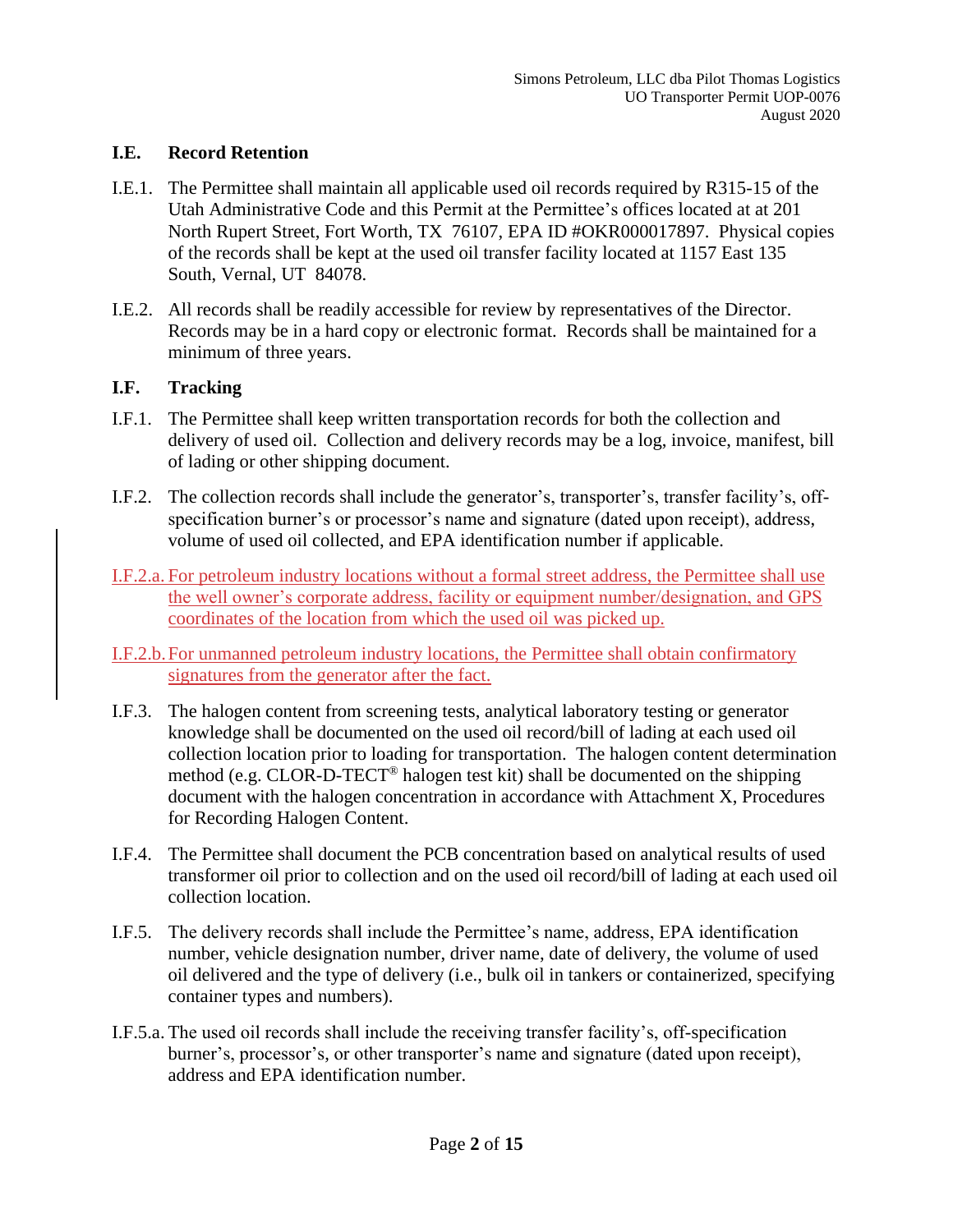I.F.5.b.The Permittee shall create a new delivery record for internal transfers between the Permittee's transportation vehicles.

## **I.G. Transportation Operations**

- I.G.1. The Permittee is authorized to transport used oil and deliver the used oil to another Utah permitted transporter, transfer facility, processor and re-refiner or used oil burner in accordance with R315-15-4.4 of the Utah Administrative Code.
- I.G.2. Transportation of oily water shall be managed as used oil if the used oil is destined to be recovered in accordance with R315-15 of the Utah Administrative Code and this Permit.
- I.G.3. The Permittee shall only accept used oil or oily water, subject to R315-15 of the Utah Administrative Code that has halogen concentrations less than 1,000 ppm unless rebutted in accordance with Attachment 2, Analysis Plan or unless the oil is generated by a Very Small Quantity Generator (VSQG) of hazardous waste or Do-It-Yourselfer Collection Center (Type A or B).
- I.G.4. The Permittee shall comply with TSCA regulations when transporting used oil with PCB concentrations greater than or equal to 50 mg/kg.

## **I.H. Sampling and Analysis Halogen Determination**

I.H.1. The Permittee shall follow all sampling and analytical procedures in Attachment 2, Analysis Plan and Attachment 3 (Sampling Procedures) when conducting used oil sampling and analytical testing to meet the requirements of R315-15 of the Utah Administrative Code and this Permit.

## **I.I. Prohibited Waste**

- I.I.1. Used oil that has been mixed with hazardous waste as defined by R315-261 of the Utah Administrative Code or PCBs as defined by R315-301-2(53) of the Utah Administrative Code shall no longer be managed as used oil and shall be subject to applicable hazardous waste and PCB-contaminated waste rules.
- I.I.2. Used oil shall not be stored in tanks, containers or storage units that previously stored hazardous waste unless these tanks, containers and storage units have been cleaned in accordance with R315-261-7 of the Utah Administrative Code.
- I.I.3. The Permittee shall not place, manage, discard or otherwise dispose of used oil in any manner other than specified in R315-15-1.3 of the Utah Administrative Code.

## **I.J. Waste Disposal**

- I.J.1. The Permittee shall properly characterize used oil waste related material to determine if the wastes are hazardous or non-hazardous in accordance with R315-15-8 of the Utah Administrative Code and manage accordingly.
- I.J.2. The Permittee shall maintain records showing characterization, handling and disposal of waste generated.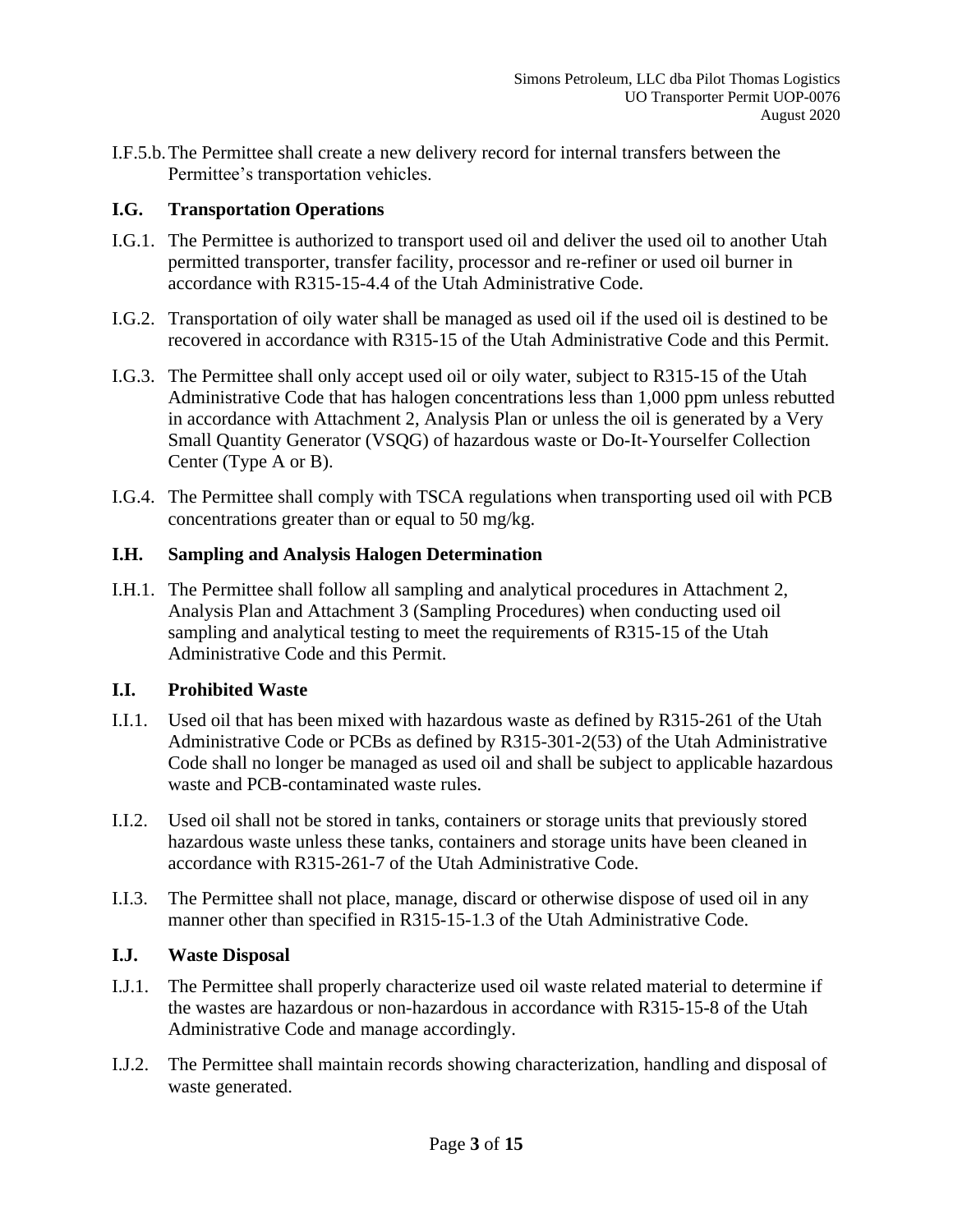## **I.K**. **Used Oil Storage**

- I.K.1. The Permittee shall not store used oil in Utah longer than 24 hours without first obtaining a transfer facility or processor permit for that storage location. This includes storing used oil in vehicles at loading and unloading docks and parking areas.
- I.K.2. The Permittee shall notify the Director if the 24-hour storage is exceeded due to mechanical failure of the Permittee's transportation vehicle prior to exceeding the 24 hour storage requirement.

#### **I.L. Liability and Financial Requirements**

- I.L.1. The Permittee shall procure and maintain general liability and sudden used oil third-party environmental pollution liability coverage for the Permittee's operations as required by R315-15-10 of the Utah Administrative Code.
- I.L.2. The Permittee shall provide documentation of financial responsibility, environmental pollution legal liability and general liability coverage annually to the Director for review and approval by March 1 of each reporting year with the Annual Report Form UO 004.
- I.L.3 The Permittee shall provide documentation of financial responsibility, environmental pollution legal liability and general liability coverage to the Director upon request.
- I.L.4. The Permittee shall notify the Director immediately of any changes to the extent and type of liability coverage in accordance with R315-15-10 of the Utah Administrative Code.

#### **I.M. Used Oil Handler Certificate**

I.M.1. In accordance with R315-15-4.1 of the Utah Administrative Code, the Permittee shall not operate as a used oil transporter without obtaining annually a Used Oil Handler Certificate from the Director. The Permittee shall pay a used oil handler fee, pursuant to Utah Code 63J-1-504, by December 31 of each calendar year to receive certification for the upcoming calendar year.

#### **I.N. Inspection and Inspection Access**

- I.N.1. Any duly authorized employee of the Director may, at any reasonable time and upon presentation of credentials, have access to and the right to copy any records relating to used oil and to inspect, audit or sample. The employee may also make record of the inspection by photographic, electronic, audio, video or any other reasonable means to determine compliance.
- I.N.2. An authorized employee may collect soil, groundwater or surface water samples to evaluate the facility's compliance.
- I.N.3. Failure to allow reasonable access to the property by an authorized employee may constitute "denial of access" and may be grounds for enforcement action or permit revocation.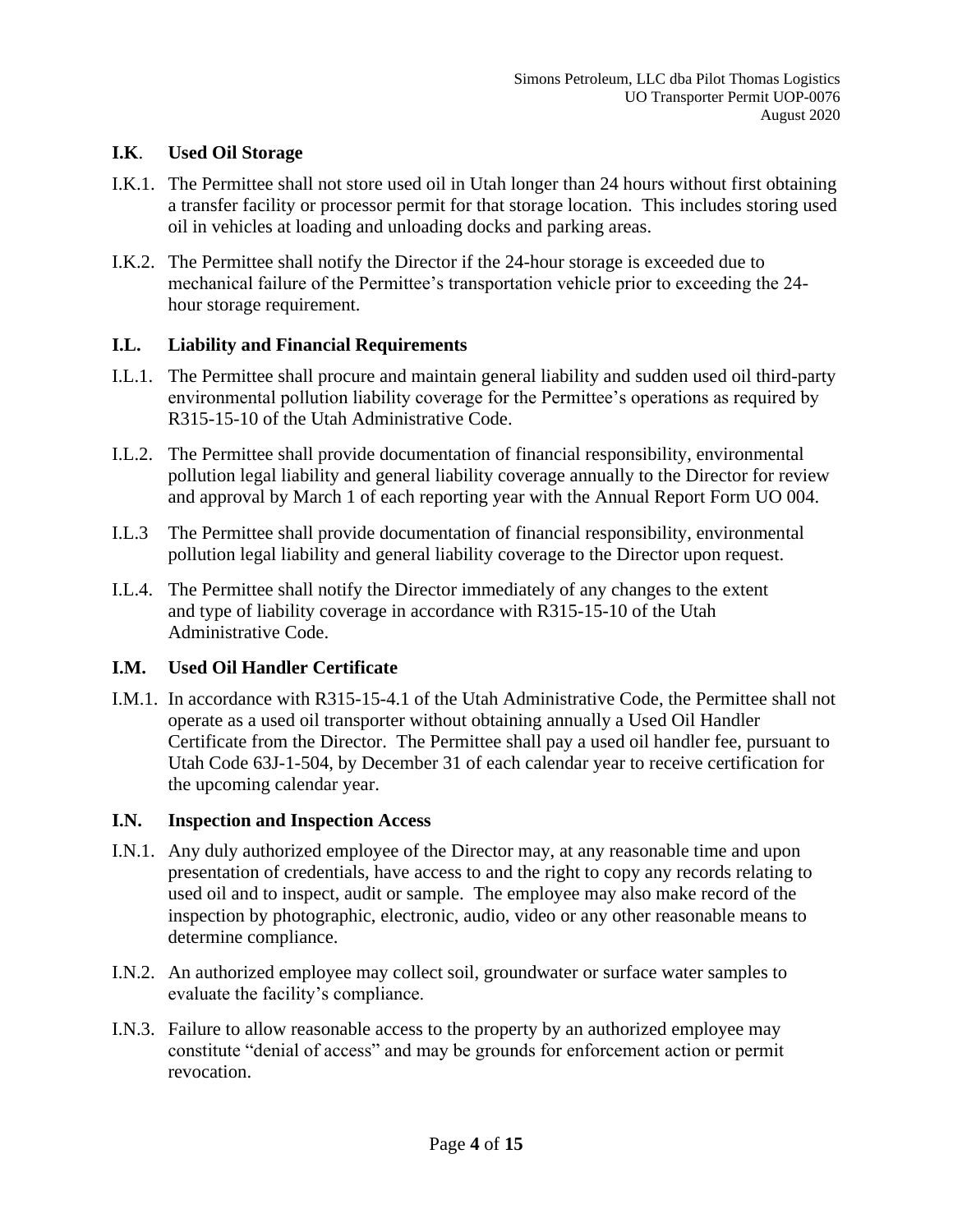## **I.O. Annual Report**

I.O.1. The Permittee shall prepare and submit an Annual Report to the Director by March 1 of the previous year. The Annual Report shall describe the Permittee's used oil activities in Utah and document financial assurance using the Division's Used Oil Transporter (Form UO 004) as required by R315-15-13.4 of the Utah Administrative Code.

## **I.P. Other Laws**

I.P.1. Nothing in this Permit shall be construed to relieve the Permittee of his obligation to comply with any Federal, State or local law.

## **I.Q. Enforceability**

I.Q.1. Violations documented through the enforcement process pursuant to Utah Code Annotated 19-6-112 may result in penalties in accordance with R315-102 of the Utah Administrative Code.

## **I.R**. **Effective Date**

I.R.1. The permit is effective on the date of signature by the Director.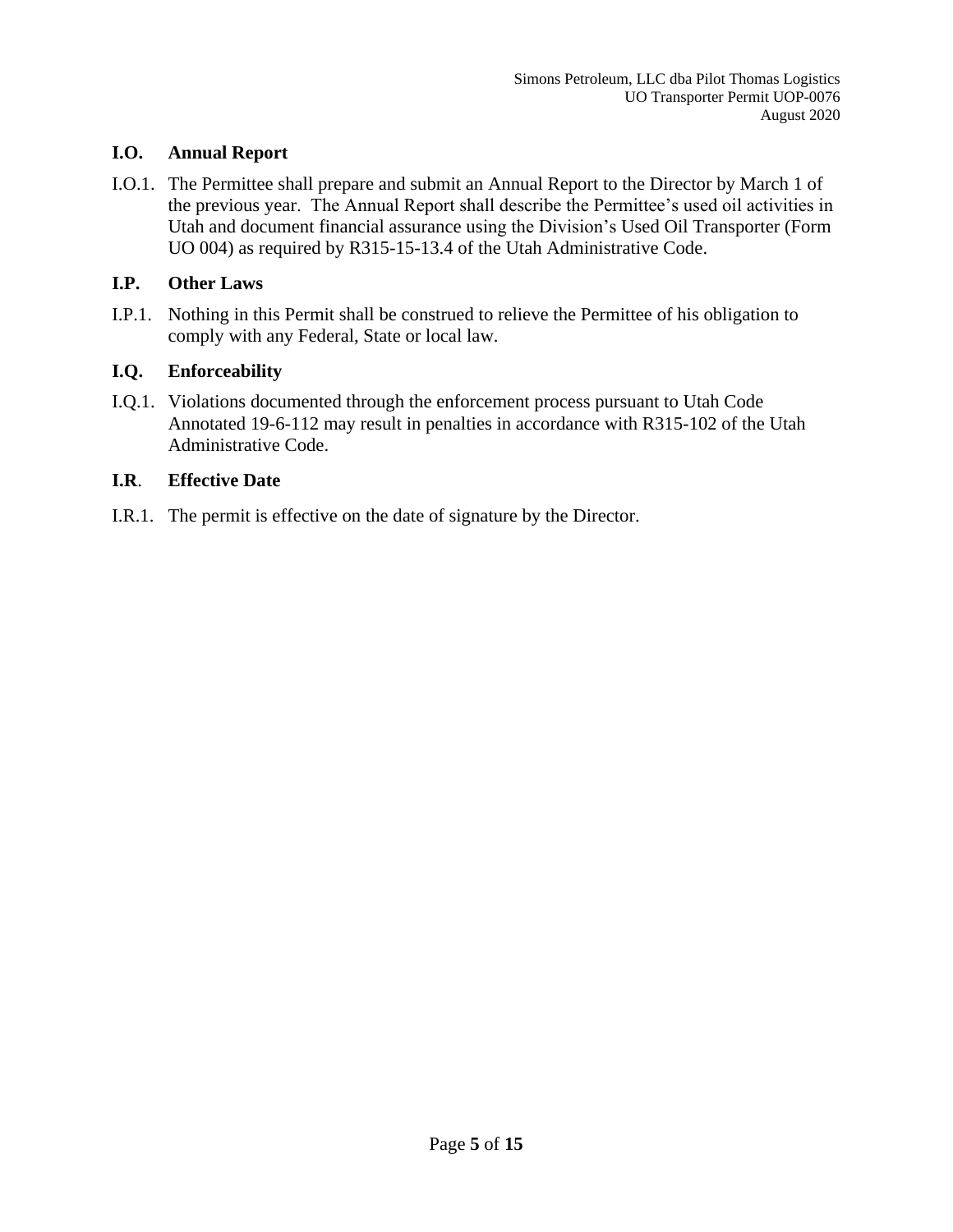## **II.A. Transport Vehicle Requirements**

II.A.1. The Permittee shall only transport used oil in the types of vehicles listed in Table II.A.

| <b>Type of Vehicle</b>     | <b>Used Oil Capacity (gallons)</b>    |  |
|----------------------------|---------------------------------------|--|
| Bobtail tankers            | 500 gallons per compartment (only one |  |
|                            | used oil compartment per vehicle)     |  |
| Stake beds with tote tanks | 330 gallons per tote (maximum of two  |  |
|                            | totes per vehicle)                    |  |

## **Table II.A: Vehicle Description**

- II.A.2. All bulk used oil transport vehicles operated by the Permittee shall have the words "USED OIL" on both sides of the transport vehicle in a contrasting color that is distinguishable from the background color and at least three inches tall. These designations shall be in place at all times the transport vehicle is transporting or storing used oil. Individual containers of used oil shall be labeled "Used Oil."
- II.A.3. All Permittee's vehicles which transport used oil shall have a copy of the Permittee's Used Oil Emergency Spill Plan (Attachment 1) maintained in the vehicle at all times.
- II.A.4. The Permittee shall maintain Emergency Spill Cleanup materials in all vehicles used to transport used oil as specified in Attachment 1, Emergency Controls--Spill Plan, of this Permit.

## **II.B. Used Oil Loading and Unloading Requirements**

- II.B.1. The Permittee shall determine if the halogen content is less than 1,000 ppm prior to loading the used oil in accordance with Attachment 3, Analysis Plan. The result shall be recorded on the transportation document (e.g., bill of lading).
- II.B.2 The Permittee shall secure the vehicle by positioning wheel chocks and applying the emergency brakes before loading or unloading used oil.
- II.B.3. The Permittee shall inspect all used oil collection equipment, if applicable (e.g., vehicles and associated pumping equipment) for any damage prior to use.
- II.B.4. The Permittee shall place buckets or other containers under piping connections to collect drips of used oil during loading and unloading operations.
- II.B.5. The Permittee shall ensure the amount of used oil to be loaded into the transport vehicle will not exceed the carrying capacity. The Permittee shall utilize a calibrated gauging instrument to measure used oil volume in each collection vehicle/tanker.
- II.B.6. The Permittee shall not perform used oil rail car transfers.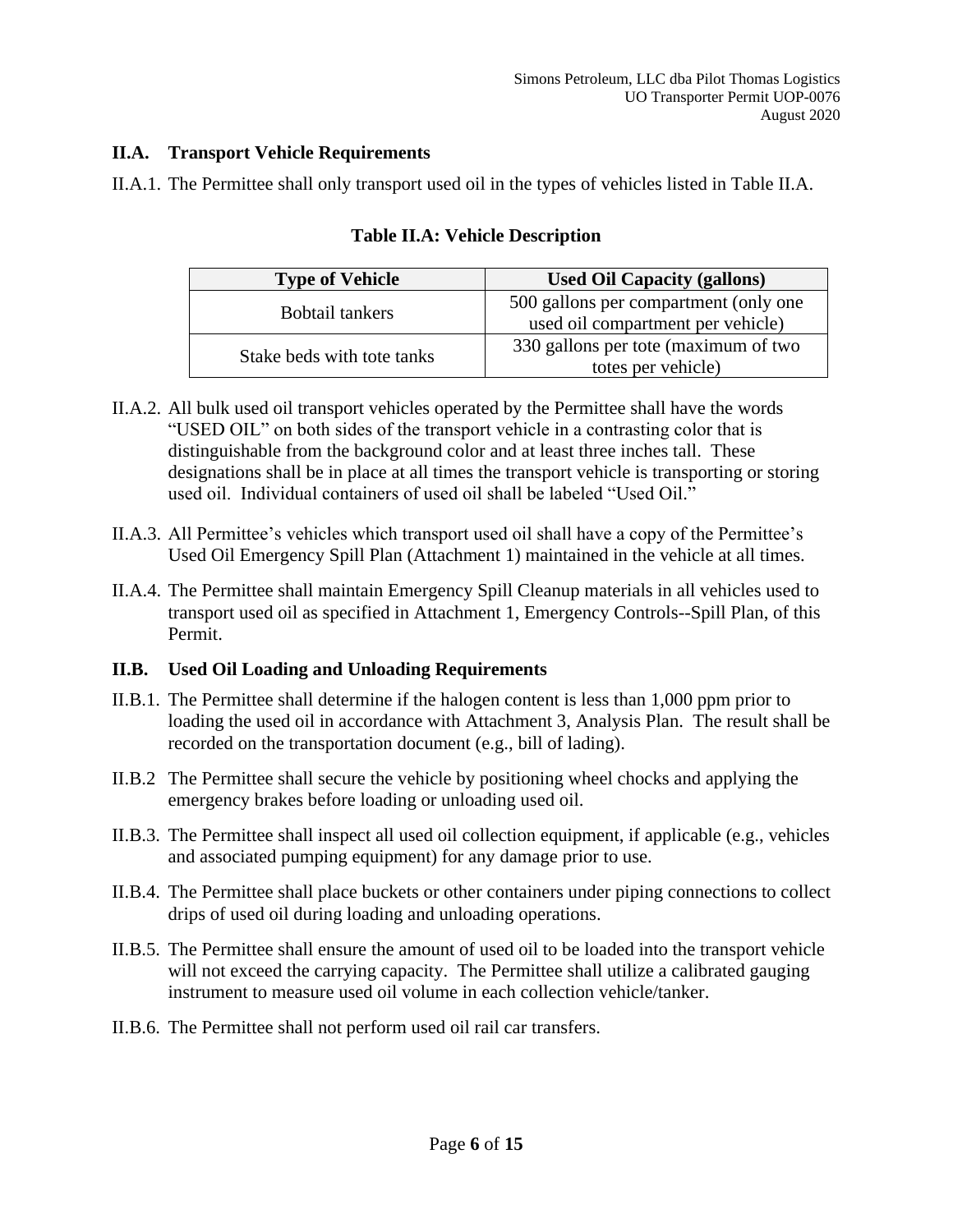## **II.C. Used Oil Sampling and Analysis**

- II.C.1. The Permittee shall determine the halogen concentration and PCB concentration if applicable, prior to acceptance of the used oil as required in this Permit and Attachments 2 and 3.
- II.C.2. When performing sample collection, the Permittee shall ensure a representative sample is collected from tanks, totes, drums or other containers, if required. Sampling personnel shall be trained on appropriate sampling methods for each type of container and matrix.
- II.C.3. Drums or containers of used oil from different sources or processes shall be sampled individually at each generator's facility.
- II.C.4. Composite sampling is only allowed for a maximum of 500 gallons from containers of used oil that are generated from the same source or process at each generator's facility.

## **II.D. Rebuttable Presumption**

- II.D.1. Used oil with total halogen concentrations greater than 1,000 mg/kg (ppm) is presumed to have been mixed with a hazardous waste and shall be managed as a hazardous waste unless the Permittee successfully rebuts the presumption.
- II.D.2 Used oil with halogen concentrations between 1,000 ppm and 4,000 ppm may be accepted for transport, if the Permittee rebuts the hazardous waste presumption or has documentation (analytical data) from a prior used oil handler that the used oil is not a hazardous waste or if the used oil is solely from a Very Small Quantity Generators (VSQG) of hazardous waste, or a DIYer used oil collection center. The Permittee shall attach any analytical results used to rebut the hazardous waste presumption to the shipping documents.
- II.D.3 The Permittee may rebut the hazardous waste presumption in accordance with R315-15- 4.5 of the Utah Administrative Code if the Permittee can demonstrate that the halogens in the used oil originated from sources other than halogenated hazardous constituents listed in Appendix VIII of 40 CFR 261.
- II.D.4 If the additional testing shows that used oil has been mixed with a listed hazardous waste described in R315-261of the Utah Administrative Code, the mixture is subject to regulation as a hazardous waste if the concentration of any individual compound listed in R315-261 Appendix VIII is greater than or equal to 100 mg/kg (ppm).
- II.D.5. The rebuttable presumption does not apply to metalworking oils/fluids containing chlorinated paraffins if they are processed through a tolling arrangement as described in R315-15-2.5(c) of the Utah Administrative Code to reclaim metalworking oils/fluids. The rebuttable presumption does apply to metalworking oils/fluids if such oils/fluids are recycled in any other manner or disposed.
- II.D.6. The rebuttable presumption does not apply to used oils contaminated with chlorofluorocarbons (CFCs) removed from refrigeration units if the CFCs are destined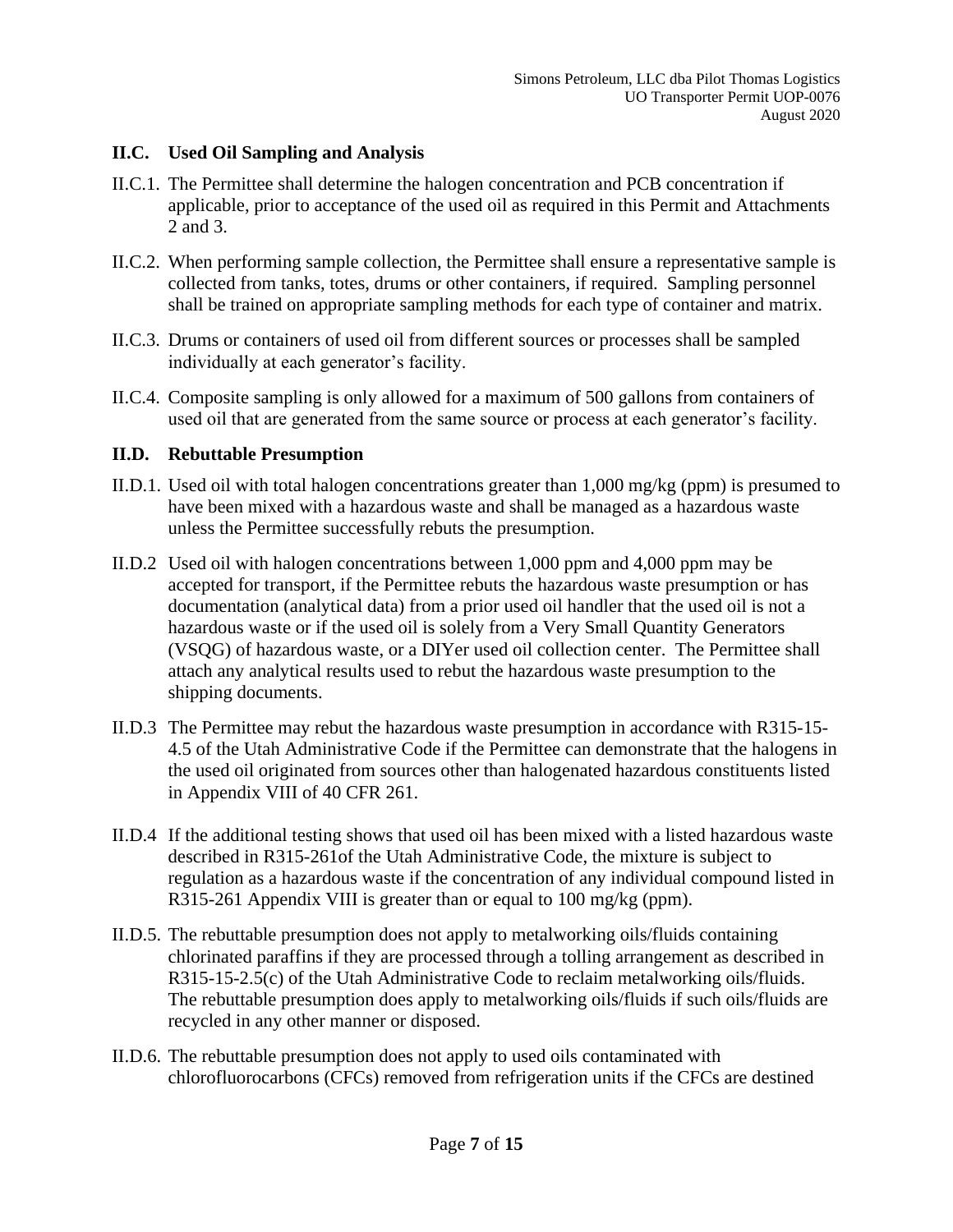for reclamation. The rebuttable presumption does apply to used oils contaminated with CFCs that have been mixed with used oil from sources other than refrigeration units.

## **II.E. Used Oil Training**

- II.E.1. The Permittee shall train handlers of used oil in accordance with R315-15-4 of the Utah Administrative Code and the requirements of this Permit. New employees may not manage or process used oil without a trained employee present until used oil training is completed.
- II.E.2. The Permittee shall document employees are trained in the identification of used oil, recordkeeping requirements, emergency spill plan and facility used oil procedures for handling, transporting, sample collection, halogen screening and laboratory analytical methods, rebuttable presumption testing, and the appropriate use of "generator knowledge" when determining halogen content of used oil.
- II.E.3. Employees collecting and performing field halogen testing shall be trained and demonstrate competence in collecting a representative used oil sample and testing for halogens using a CLOR-D-TECT® kit prior to fieldwork.
- II.E.4. The Permittee shall provide, at a minimum, an annual used oil training refresher course for employees handling used oil. Additional training is required if the Permittee changes used oil handling procedures or this Permit is modified.
- II.E.5. The Permittee shall keep training records for each employee for a minimum of three years. Employees and supervisors shall sign and date training attendance sheets to document class attendance.

## **II.F. Spill Response, Remediation, and Reporting**

- II.F.1. In accordance with R315-15-9.1(a) of the Utah Administrative Code, the person responsible for the spill shall immediately take appropriate action to minimize the threat to human health and the environment and notify the DEQ Hotline at (801) 536-4123 if the spill is greater than 25 gallons or for smaller spills that pose threat to human health or the environment.
- II.F.2. Responders shall take action to prevent spill from spreading by utilizing absorbent, booms, pads, rags, etc. (Attachment 1, Emergency Spill Plan)
- II.F.3. Once the material is containerized, a waste determination shall be made to determine the material's disposition.
- II.F.4. The Permittee is responsible for the material release and shall recover oil and remediate any residue from the impacted soils, water, or other property, or take any other actions required by the Director until there is no longer a hazard to human health or the environment.
- II.F.5. All costs associated with the cleanup shall be at the expense of the Permittee.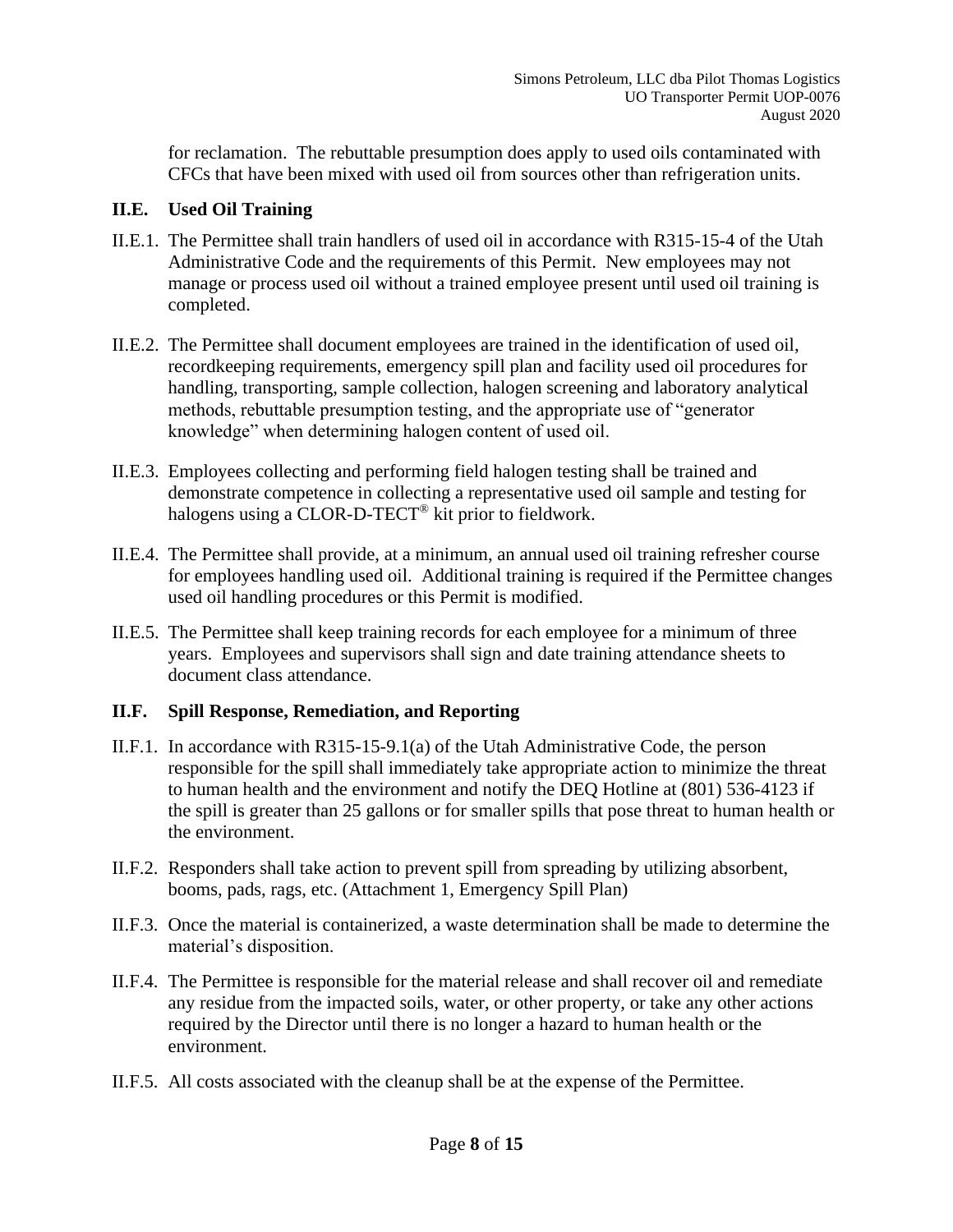- II.F.6. Vehicle spill kits shall contain, at a minimum, the equipment listed in Attachment 1 (Emergency Spill Plan) of this Permit and shall be checked daily prior to collection activities.
- II.F.7. The Permittee shall report all relevant information, including the amount of waste generated from cleanup efforts, the characterization of the waste (i.e. hazardous or nonhazardous), final waste determination and disposal records. The report shall also include actions taken by the Permittee to prevent future spills.
- II.F.8. An air, rail, highway or water transporter who has discharged used oil shall give notice, if required by 49 CFR 171.15, to the National Response Center at http://nrc.uscg.mil/nrchp.html, (800) 424-8802. In addition to the notification above, a written report, as required in 49 CFR 171.16, shall be presented to the Director, Office of Hazardous Materials Regulations, Materials Transportation Bureau located in Washington, D.C., 20590.
- II.F.9. In accordance with R315-15-9.4 of the Utah Administrative Code, the Permittee shall submit to the Director a written report within 15 days of any reportable release of used oil.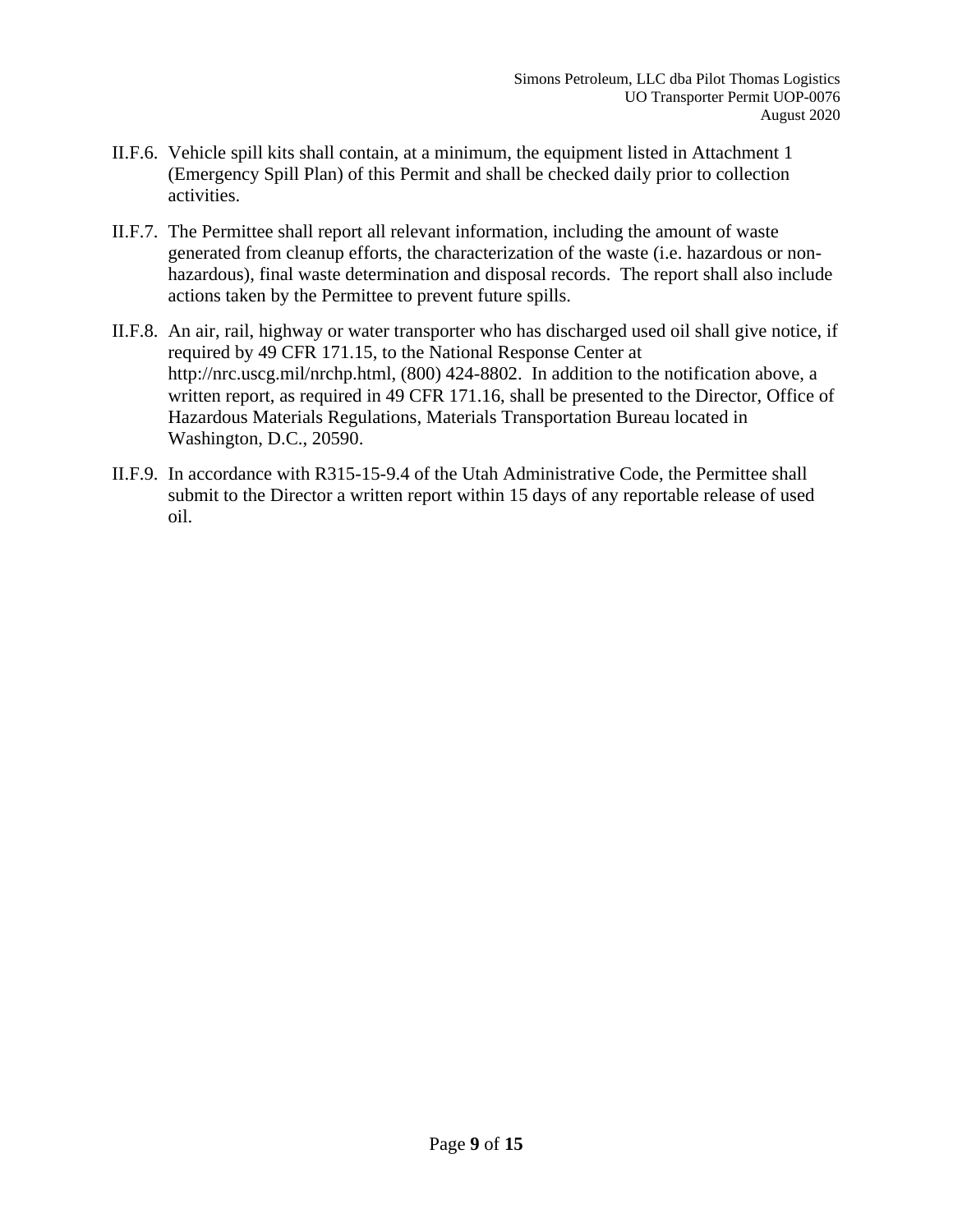## **Attachment 1**

## **Emergency Controls—Spill Plan**

#### **Spill Response**

Spill response kits are to be readily available. A spill kit will be kept on each truck. The spill kits will include three 4' booms, package of absorbent pads, a broom, a shovel and 50 lbs. granulated absorbent, such as Oil Dry.

| <b>Equipment Description</b>                     | Quantity |  |
|--------------------------------------------------|----------|--|
| Shovel                                           |          |  |
| <b>Broom</b>                                     |          |  |
| <b>Buckets</b>                                   | 2        |  |
| 4-foot absorbent booms                           | 3        |  |
| Spill Pads                                       | 10       |  |
| <b>Granulated Absorbent</b>                      | 50 lbs   |  |
| <b>Spill Plan with Emergency Contact Numbers</b> |          |  |

## **Spill Kit Equipment Requirements**

## **Response to Releases**

Upon detection of a release of used oil the following cleanup steps will occur:

- 1. Stop the release;
- 2. Contain the released used oil;
- 3. Refer to the site's Emergency Action plan for further instructions;
- 4. Properly clean up and manage the released used oil and other materials; and
- **5.** If necessary, repair or replace any leaking used oil storage containers or tanks prior to returning them to service.
- **6.** A PTL team member will notify the Utah State Department of Environmental Quality, 24-hour Answering Service, 801-536-4123 for used oil releases exceeding 25 gallons, or smaller releases that pose a potential threat to human health or the environment.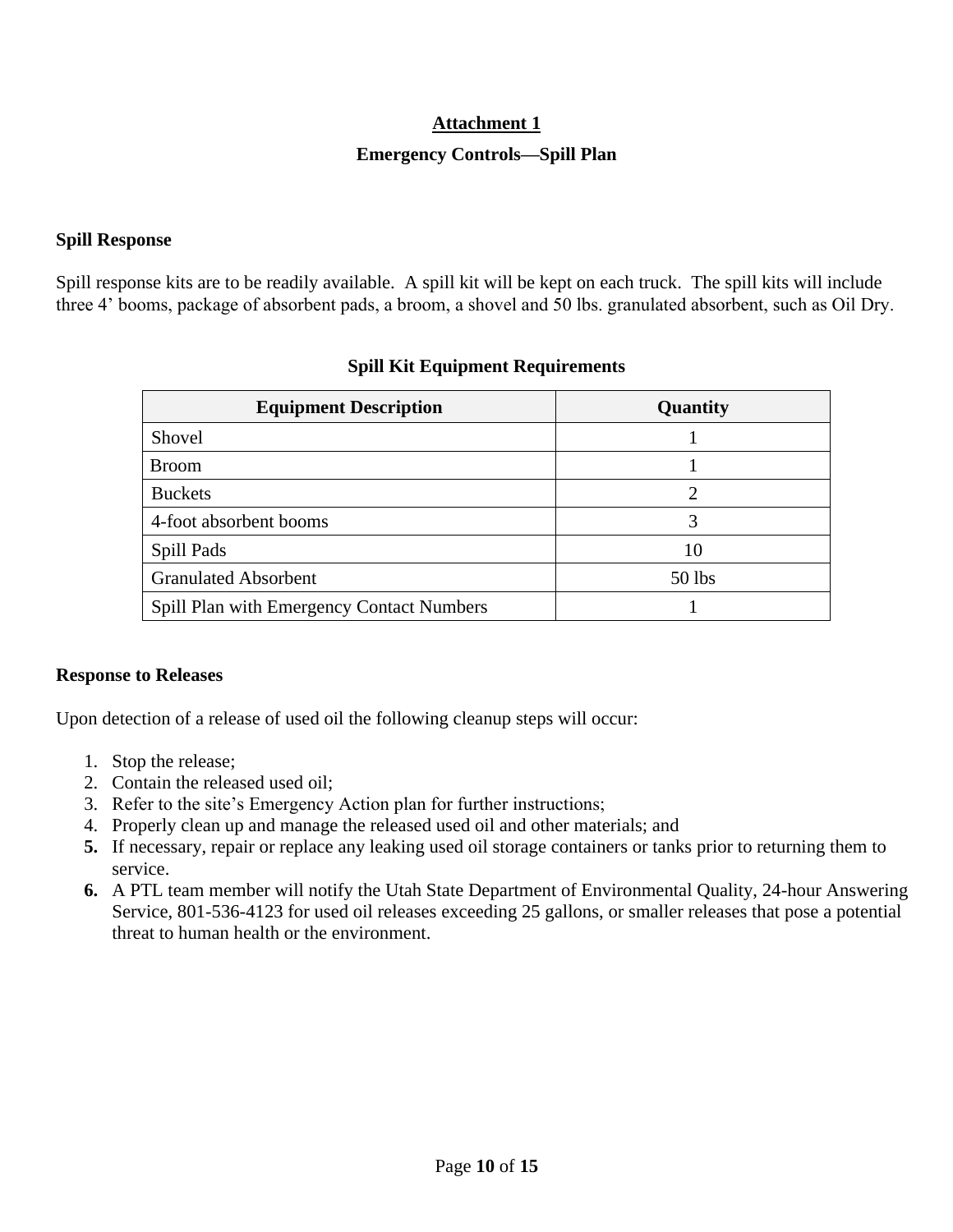## **Emergency Contact Information**

| <b>Contact Person</b>                        | <b>Title</b>                                        | <b>Contact Information</b>                                                                |
|----------------------------------------------|-----------------------------------------------------|-------------------------------------------------------------------------------------------|
| <b>Andrew Grubaugh</b>                       | <b>Driver</b>                                       | $(435)$ 219-9697<br>andrew.grubaugh@pilotthomas.com<br><b>Local Employee</b>              |
| Nathan Long                                  | Service Tech                                        | $(432)$ 210-0629<br>nathan.long@pilotthomas.com<br>Local Employee                         |
| <b>Andre Lobato</b>                          | <b>Operations Manager</b>                           | $(505) 801 - 7773$                                                                        |
| <b>Jeff Lang</b>                             | <b>Chief Operations Manager</b>                     | $(214)$ 215-5534                                                                          |
| Johnathan ReedGreg<br><b>Sinks</b>           | <b>Dispatch Operations</b>                          | $(303)$ 718 0419(432) 276-2812<br>Johnathan.Reed@pilotthomas.com                          |
| <b>Kenneth Toudouze</b>                      | <b>General Manager</b>                              | $(817)$ $877 - 8309$<br>kenneth.toudouze@pilotthomas.com                                  |
| Bryan Christian                              | <b>Environmental Compliance</b><br>Manager          | Office: (304)204-1794<br>Bryan.Christian@pilotthomas.com<br>Responsible person for Permit |
| Fire Response (In case of<br>fire or injury) |                                                     | 911                                                                                       |
| Enviro Care Inc.                             | Office: 800-820-9058<br>Response/Cleanup Contractor |                                                                                           |

## **Agency Notification Numbers**

| Agency                                                    | <b>Contact Phone Number</b> |  |
|-----------------------------------------------------------|-----------------------------|--|
| <b>National Response Center</b>                           | (800) 424-8802              |  |
| Utah Department of Environmental Quality (within 24 hrs.) | $(801)$ 536-4123            |  |
| Utah State Highway Patrol                                 | $(801)$ 538-3400            |  |
| <b>EPA National Response Center (NRC)</b>                 | (800) 424-8802              |  |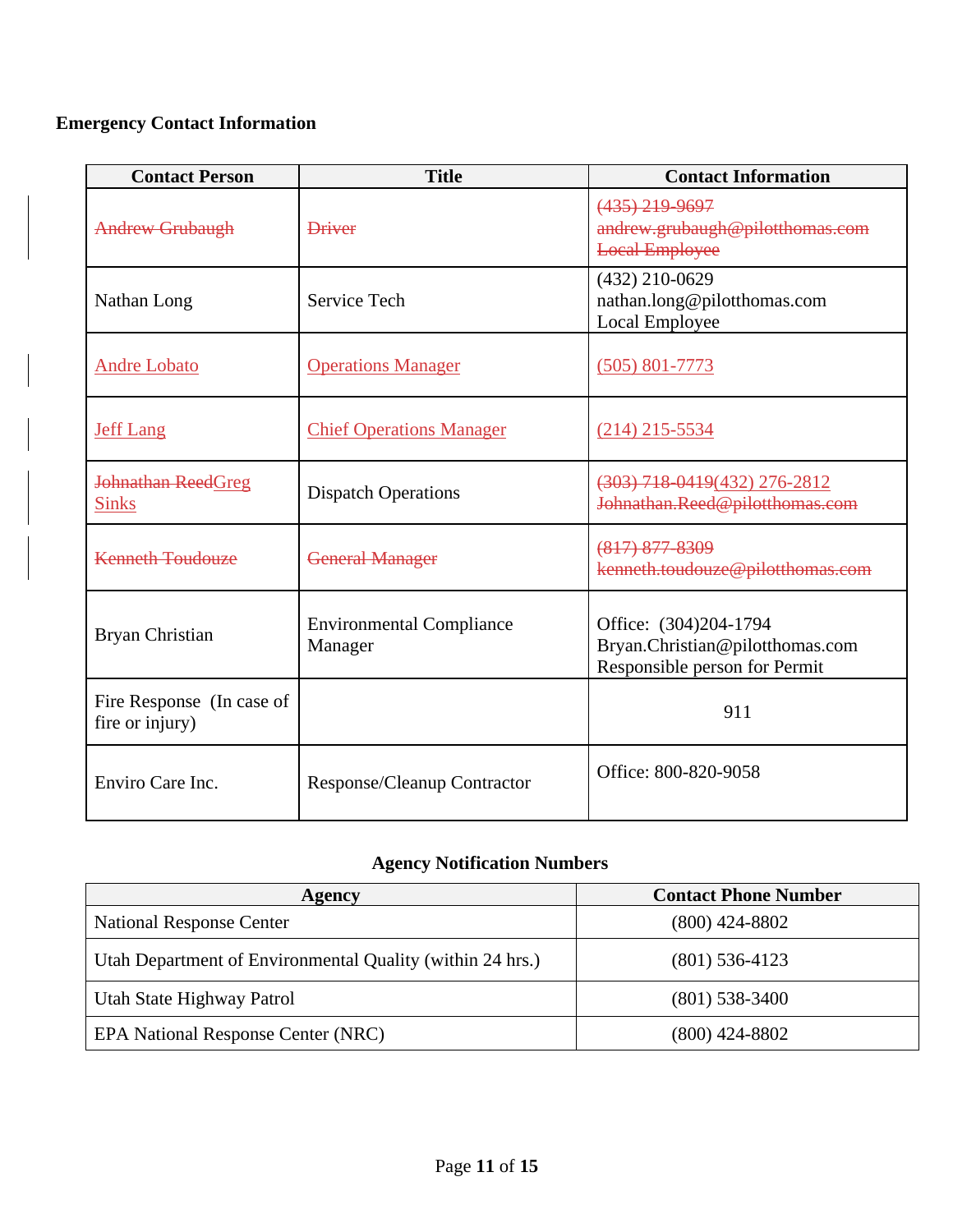## **Emergency Action Plans**

PTL has made available site specific Emergency Action Plans, to include spill response plans. Copies of those plans are kept in each truck.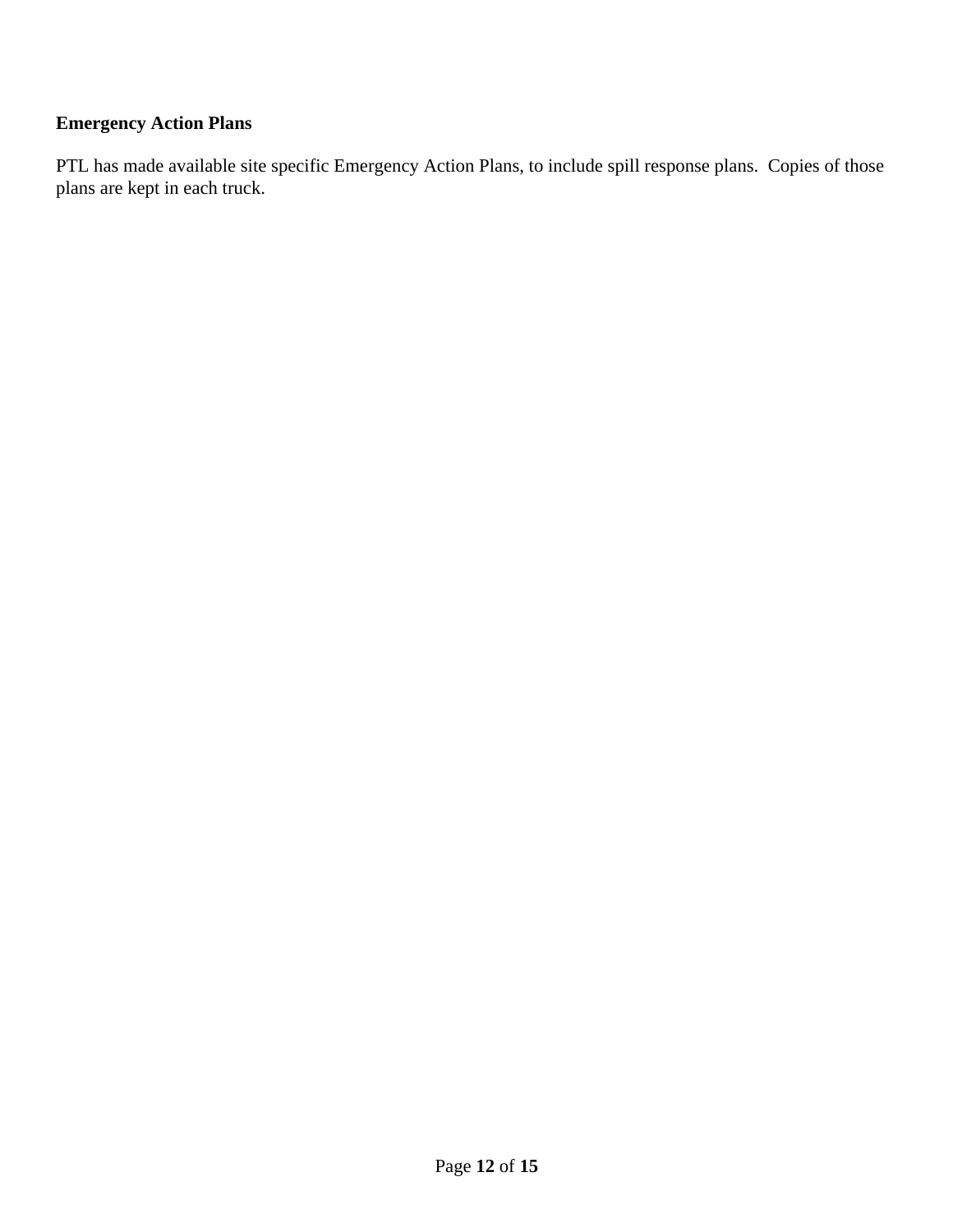## **Attachment 2**

## **Procedures for Recording Halogen Content**

#### A. **General Procedures**

A.1. Simon Petroleum's drivers shall document the halogen content of the used oil, the determination method and date of entry, if applicable, on the shipping record (Bill of Lading as follows:

## B. **Bill of Lading (Daily record for single transporter)**

B.1. When Simon Petroleum determines the halogen content using halogen field screening methods or laboratory analytical methods in accordance with Attachment 3(Analysis Plan) the driver shall record the following halogen information:

> Halogens≤ 1000 ppm/test or Halogens >1000 ppm/test

B.2. When Simon Petroleum determines the halogen content using Generator Knowledge provided by the generator, the driver shall write the following:

> Halogens ≤1000 ppm/GenKno or Halogens >1000 ppm/GenKno

\*Note: The daily Bill of Lading must be dated.

## C. **Manifest (record for single or multiple transporters)**

C.1. When Simon Petroleum determines the halogen content using halogen field screening methods or laboratory analytical methods in accordance with Attachment 3 (Analysis Plan) the driver shall record the following halogen information and date the entry in the special handling box of the manifest.

> Halogens ≤ 1000 ppm/test date or Halogens >1000 ppm/test date

C.2. When Simon Petroleum documents the halogen content using Generator Knowledge the driver shall write the following:

> Halogens≤1000 ppm/GenKno **(**Date) or Halogens >1000 ppm/GenKno (Date**)**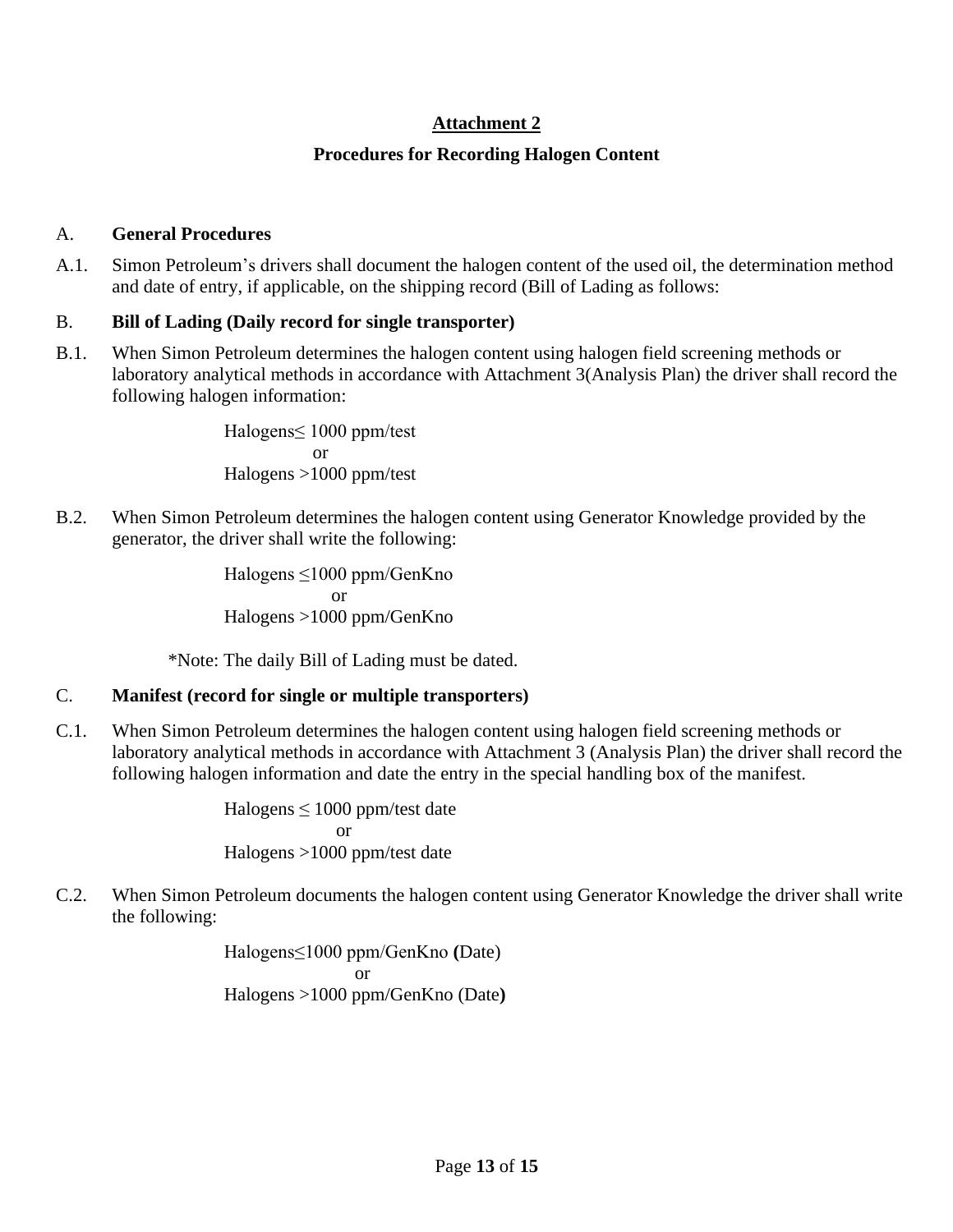## **Attachment 3**

## **Analysis Plan**

#### **A. General Requirements**

A.1. Simon Petroleum shall verify that the halogen content of the used oil collected prior to transport in accordance with at least one of the following halogen verification methods listed in B through D:

#### **B. Halogen Field Screening Methods**

- B.1. If Simon Petroleum screens the generator's used oil to verify halogen concentration, it shall use a halogen field screening method in accordance with the following requirements:
- B.2. Used oil that contains less than 20% water shall be screened for halogens with a CLOR-D-TECT® halogen test kit (EPA Method 9077).
- B.3. Used oil that contains between 20% and 70% water shall be screened for halogens with a HYDROCLOR- $Q^{\circledast}$  test kit. The resulting halogen concentration must be corrected using the following conversion formula to calculate true halogen concentration.

*True Halogen Concentration = Reading Syringe + [(10 + ml oil in sample)/10]*

**Example**: sample contains 6 ml water and 4 ml oil (60% water) and the syringe reading is 2,000 ppm, then the true concentration is:

*2,000 ppm [(10 + 4)/10] = 2,800 ppm*

- B.4. Used oil that contains greater than 70% water shall be screened for halogens with a HYDROCLOR- $Q^{\circledast}$  test kit. Correction of the halogen screening results is not required.
- B.5. Simon Petroleum shall document on acceptance records or bill of lading the screening results.
- B.6. The requirement for a quality control sample (duplicate) may be satisfied by testing prior to off-loading from permitted vehicles in accordance with the CLOR-D-TECT® kits (EPA Method 9077) and is not required for each load collected at individual generators.

## **C. Halogen Determination by Laboratory Analytical Methods**

- C.1. If Simon Petroleum submits a representative used oil sample to a Utah-certified laboratory to analyze for total halogen concentration, Simon Petroleum shall use Method 9076 or other equivalent method approved by the Director.
- C.2. Simon Petroleum shall document the analytical results on the transportation document such as a bill of lading or manifest.

## **D. Halogen Generator Knowledge Method**

D.1. If relying on generator knowledge, Simon Petroleum shall have information on file, (e.g., analytical testing, industry process knowledge) from the generator which is sufficient, as determined by the Director, to support any use of generator knowledge.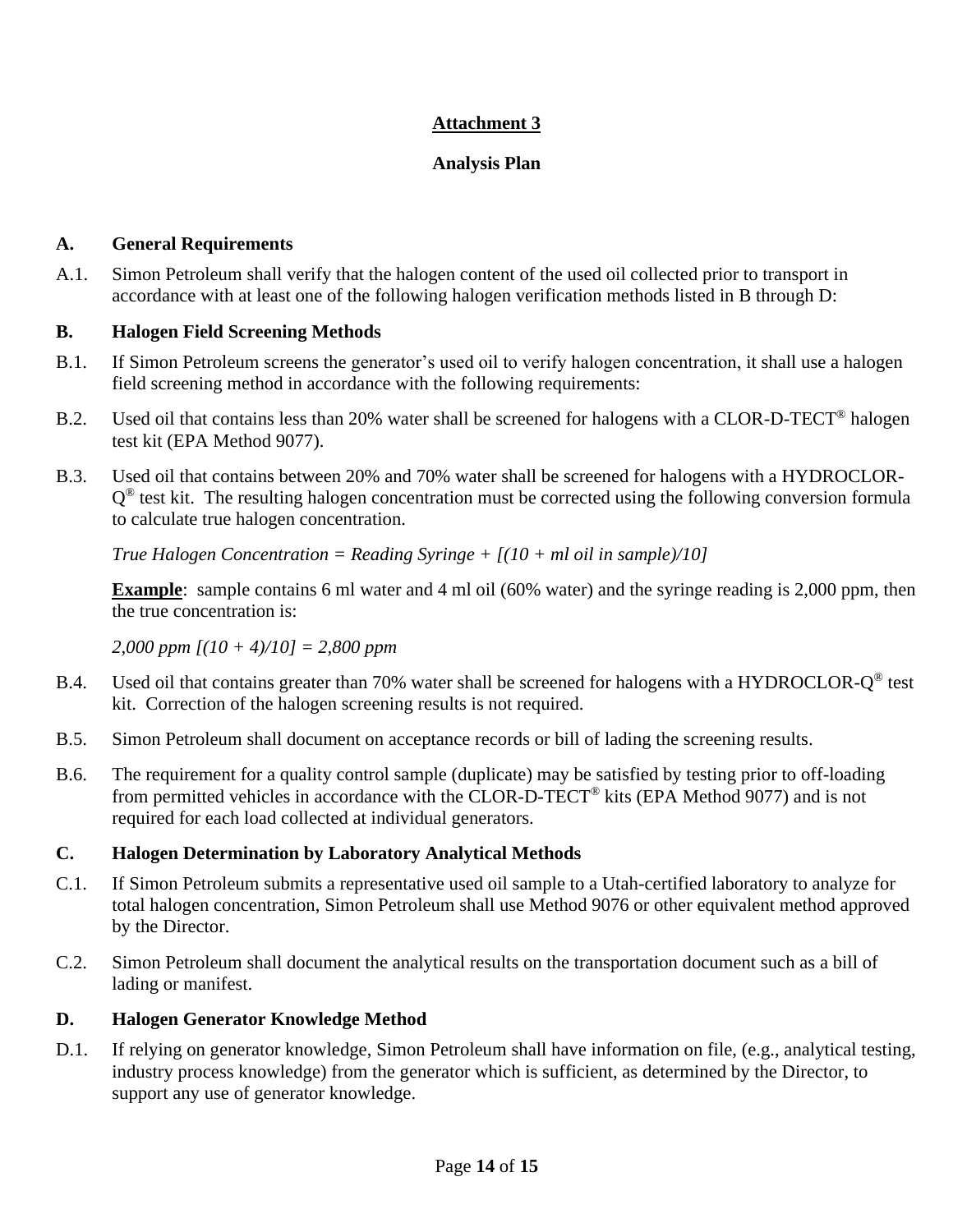- D.2. Simon Petroleum may not rely solely on a safety data sheet (SDS) in making a halogen concentration determination.
- D.3. If relying on generator knowledge, Simon Petroleum shall document on the shipping record the use of generator knowledge in accordance with Attachment 2 (Procedures for Recording Halogen Content).
- D.4. Used oil determined to be on-specification by a Utah-registered marketer can be collected and transported without further testing. Bills of lading, manifests or other used oil transportation records shall include copies of the analytical results for reference.

## **E. PCB Contaminated Used Oil**

- E.1. Used oils containing PCB concentrations greater than or equal to 50 mg/kg are subject to TSCA regulations 40 CFR 761. Used oils containing PCB concentrations greater than or equal to 2 mg/kg but less than 50 mg/kg are subject to both R315-15 of the Utah Administrative Code and 40 CFR 761.
- E.2. Table 1 lists required laboratory PCB sample preparation and analytical methods.

| <b>Sample Preparation Methods</b>                                                                                        | <b>Analytical Method</b> | Analytes <sup>*</sup> |                |  |
|--------------------------------------------------------------------------------------------------------------------------|--------------------------|-----------------------|----------------|--|
|                                                                                                                          |                          | <b>PCB CAS RN</b>     | $PCB$ Aroclor® |  |
|                                                                                                                          | 8082A                    | 12674-11-2            | 1016*          |  |
|                                                                                                                          |                          | 147601-87-4           | 1210           |  |
|                                                                                                                          |                          | 151820-27-8           | 1216           |  |
|                                                                                                                          |                          | 11104-28-2            | 1221*          |  |
| 3500C (General)                                                                                                          |                          | 37234-40-5            | 1231           |  |
|                                                                                                                          |                          | 11141-16-5            | 1232*          |  |
| 3580A (Preparation)<br>3665A (Cleanup)                                                                                   |                          | 71328-89-7            | 1240           |  |
|                                                                                                                          |                          | 53469-21-9            | 1242*          |  |
|                                                                                                                          |                          | 12672-29-6            | 1248*          |  |
|                                                                                                                          |                          | 165245-51-2           | 1250           |  |
|                                                                                                                          |                          | 89577-78-6            | 1252           |  |
|                                                                                                                          |                          | 11097-69-1            | 1254*          |  |
|                                                                                                                          |                          | 11096-82-5            | 1260*          |  |
|                                                                                                                          |                          | 37324-23-5            | 1262           |  |
|                                                                                                                          |                          | 11100-14-4            | 1268           |  |
| * Note: Analyses of the Aroclors <sup>®</sup> bolded/* in the last column are mandatory to analyze. Choose an additional |                          |                       |                |  |
| two Aroclors® from the last column for analysis which could be contained in the oil. A total of seven                    |                          |                       |                |  |
| Aroclors <sup>®</sup> are required.                                                                                      |                          |                       |                |  |

#### **Table 1: PCB Sample Preparation and Analytical Methods**

- E.3. Simon Petroleum shall obtain analytical results of dielectric oil used in transformers and other high voltage devices, verifying the PCB concentrations are less than 50 mg/kg prior to loading the used oil into the transportation vehicle.
- E.4. PCB used oil may not be diluted to avoid any provision of 40 CFR 761.